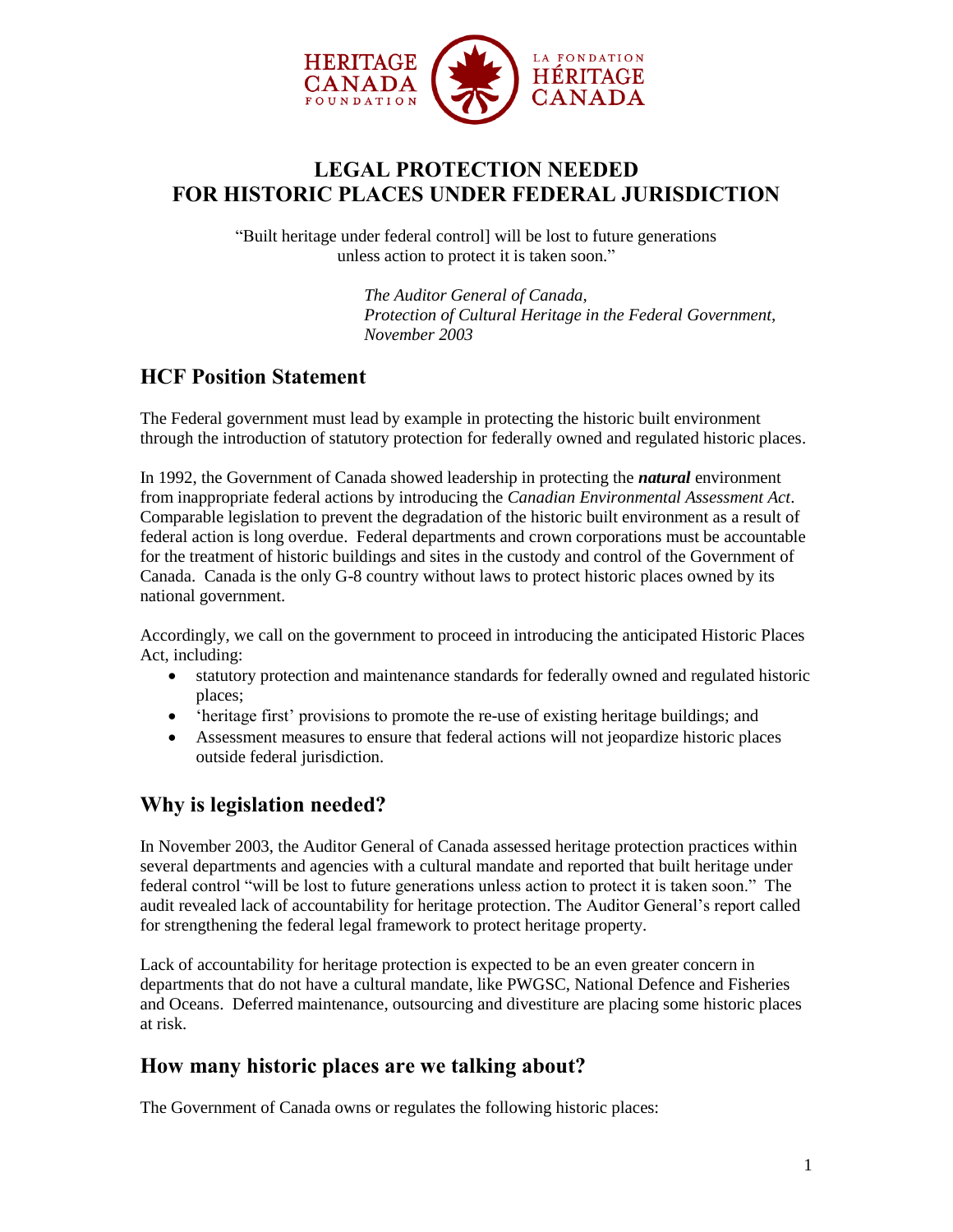- 1357 buildings already designated under the *Federal Heritage Building Policy*;
- An unknown backlog of federally owned buildings 40 years old or older, but not yet submitted for review (to date, about 6300 buildings have been evaluated, out of a total of about 50,000);
- An unknown number of potential heritage buildings held by agencies and crown corporations that are exempt from the *Federal Heritage Building Policy*, such as post offices;
- An unknown number of engineering works such as bridges and port structures some of which are National Historic Sites - that are exempt from the *Federal Heritage Building Policy;*
- An unknown volume of archaeological resources on federal lands; and
- 164 designated heritage railway stations owned by federally regulated railway companies (subject to the *Heritage Railway Stations Protection Act*).

## **Learning from other G-8 nations**

Forty years ago, the US Congress recognized that the Federal Government must provide leadership for preservation in its own actions. The National Historic Preservation Act (NHPA, 1966) was established with the goal of transforming the US Federal Government from an agent of indifference, frequently responsible for needless loss of historic resources, to a facilitator, an agent of thoughtful change, and a responsible steward for future generations. The NHPA grants legal status to historic preservation in federal planning, decision-making, and project execution, and provides for third-party scrutiny.

In 1976, the US went a step further, enacting the *Public Buildings Cooperative Use Act*, requiring that the government"s real property agency give preference to the use of historic buildings to fill federal space needs. The idea was to lead by example, and leverage downtown economic development and revitalization via the rehabilitation and use of historic buildings.

## **What are the issues?**

### *Projects affecting historic places must be considered in a careful and precautionary manner to ensure such projects do not cause adverse affects.*

The existing *Federal Heritage Building Policy* of 1982 is not binding on federal employees and departments, and is not enforced. As a result, no fewer than 54 designated federal heritage buildings have been demolished since the policy came into effect. Because there is no accountable agency monitoring whether the policy is applied or followed, it is impossible to measure its effectiveness. An underlying issue is that departments are expected to absorb the cost of complying with the policy and protecting the buildings in their care, without supplementary funding to do so.

Further, many significant places are excluded from any scrutiny at all: Federal Crown Corporations such as Canada Post are not obligated to follow this policy. That means Canadians have no assurance that the heritage value of historic post offices, or port buildings and engineering works, for example, is being managed and protected.

#### *Projects carried out by or with the approval or assistance of the Government of Canada must be assessed to ensure they do not cause adverse effects outside federal jurisdiction.*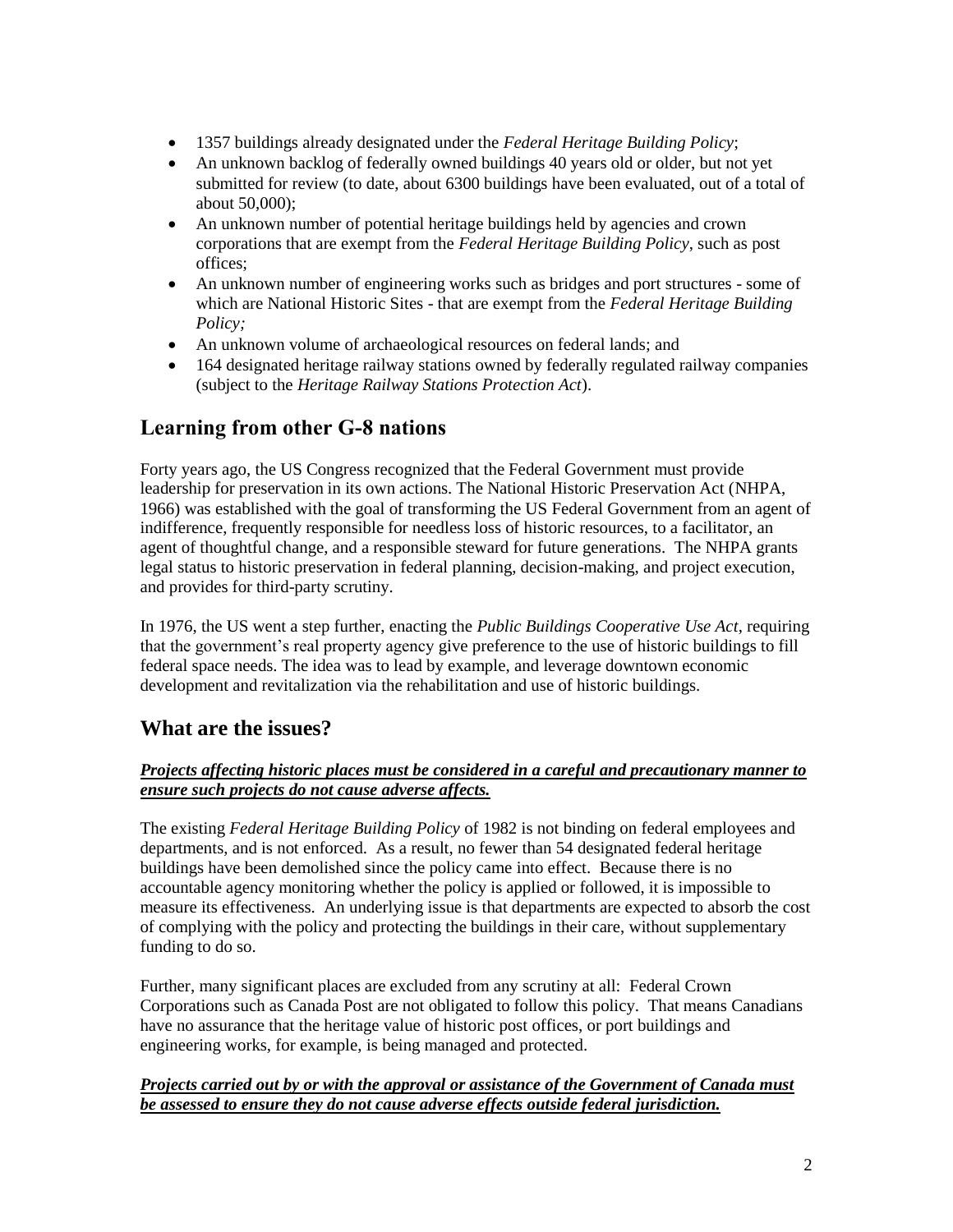Currently, there is no scrutiny of federal actions that may threaten other historic places in Canadian communities, and no mechanism to ensure federal investments respect local historic places. For example, the historic Eaton"s Department Store in Winnipeg was demolished in 2003 to make way for a sports facility supported by federal funding.

#### *The Government should walk the talk on sustainable development through a 'heritage first' policy when leasing or acquiring space.*

Government leasing standards do not encourage the sustainable re-use of historic buildings. Worse, they typically include requirements that are all but impossible for historic buildings to meet. As a result, the Government"s need for space can result in new construction in towns where existing historic buildings could have been rehabilitated to meet the need.

#### *There should be opportunities for timely and meaningful public participation.*

Currently, there is no citizen input into the process. All decisions on the heritage qualities of a federal property are made within the government. This contradicts the widespread and effective practice of public consultation on the protection of heritage property within provincial and municipal jurisdictions. It is also in contrast with the public consultation already in place in the application of the federal *Heritage Railway Stations Protection Act*.

### **What should Canada's Historic Places Act look like?**

The Heritage Canada Foundation calls for legislation that includes:

- Statutory protection with 'teeth' for the following:
	- o Recognized and Classified federal heritage buildings
	- o historic post offices, port structures and other places held by Crown corporations and Crown agencies
	- o historic engineering works and archaeological sites and other federally-regulated property with heritage value
- Accountability and regular reporting to Parliament on the protection of federal historic places
- Public involvement in evaluation of heritage value and assessment of proposed interventions
- Minimum maintenance standards to prevent demolition by neglect
- $\bullet$  A 'heritage first' policy the obligation to consider existing heritage buildings before resorting to leasing or building new, to contribute to the "market demand" for historic places
- Mechanisms to ensure ongoing protection of historic places that leave the federal inventory, such as protective covenants and equivalent designations under provincial or territorial jurisdiction
- Impact assessment of the cultural impact of any federal or federally-assisted undertaking on any district, site, building, structure or object that is included in, or eligible for inclusion in, the Canadian Register of Historic Places

### **Background**